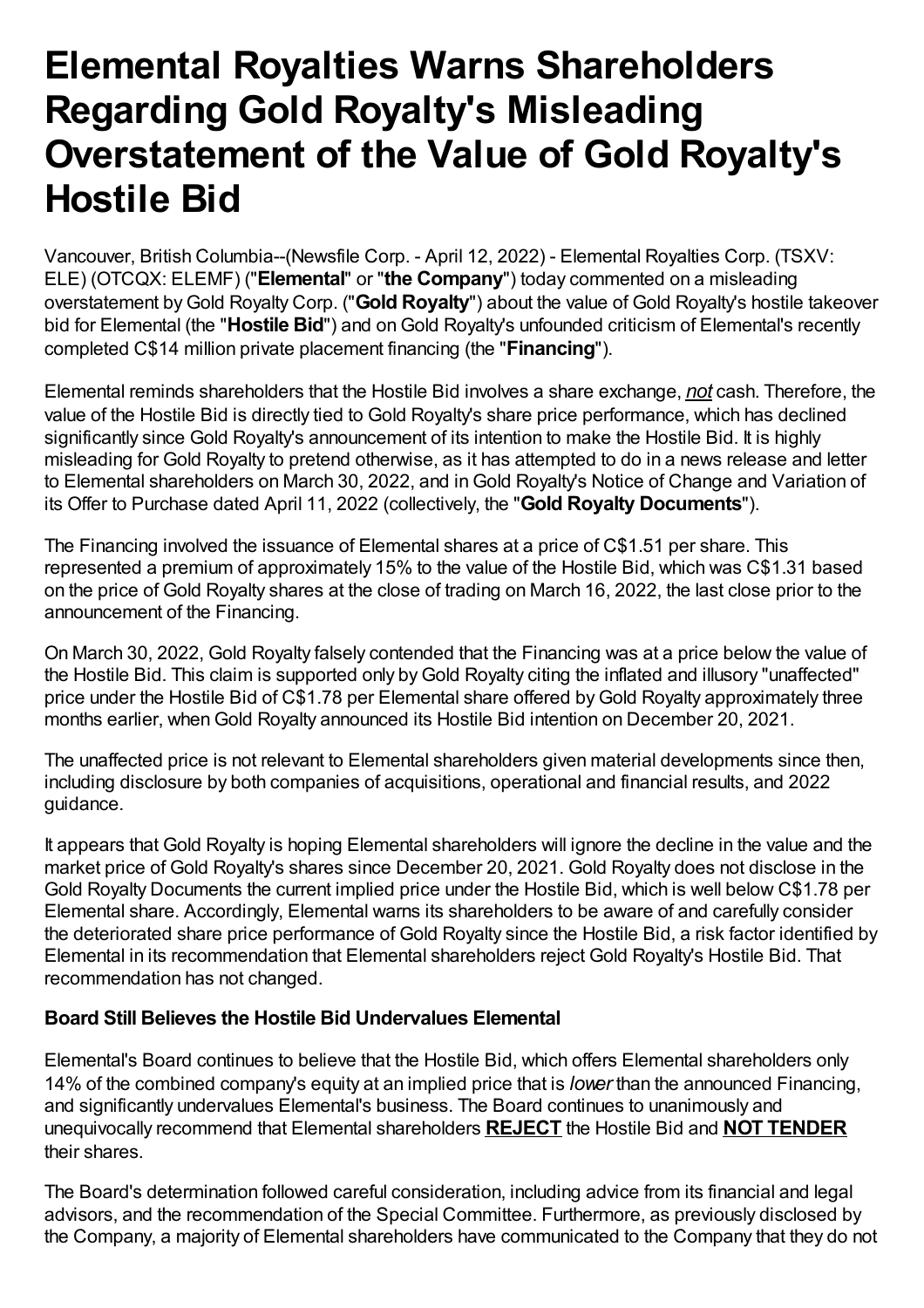intend to accept the Hostile Bid.

A Directors' Circular providing the full details of the Board's recommendation, including the reasons to **REJECT** the Hostile Bid, is available on the Company's website at [https://www.elementalroyalties.com](https://www.newsfilecorp.com/redirect/JZXkwhjGV8), and at [www.sedar.com](https://www.newsfilecorp.com/redirect/GOxzySQ7BJ).

Elemental shareholders who have questions can contact Morrow Sodali, the information agent, at 1-888-777-2158 or by e-mail at [inquiries@morrowsodali.com.](mailto:inquiries@morrowsodali.com)

This news release does not constitute an offer to sell or a solicitation of an offer to buy any of the securities in the United States. The securities have not been and will not be registered under the United States Securities Act of 1933, as amended (the "U.S. Securities Act") or any state securities laws and may not be offered or sold within the United States or to U.S. Persons unless registered under the U.S. Securities Act and applicable state securities laws or an exemption from such registration is available.

## **Advisors**

The Company has engaged Canaccord Genuity Corp. as its sole financial advisor and Fasken Martineau DuMoulin LLP as legal advisor to the Company and its Board. Longview Communications and Public Affairs is engaged as communications advisor to the Company. Morrow Sodali is acting as information agent and strategic advisor to Elemental.

## **On behalf of Elemental Royalties Corp.**

**Frederick Bell** CEO and Director

#### **Investor Inquiries:**

Frederick Bell, CEO and Director Direct: +44 (0) 7554 872 794 Email: [frederick@elementalroyalties.com](mailto:frederick@elementalroyalties.com)

John Robins, Director Direct: +1 (604) 657 6226

#### **Media Inquiries:**

Longview Communications and Public Affairs Alan Bayless, Vancouver: (604) 417-9645, [abayless@longviewcomms.ca](mailto:abayless@longviewcomms.ca) Andy Lloyd, Toronto: (416) 402-5029, alloyd@longyiewcomms.ca

Elemental is a proud member of DiscoveryGroup. For more information please visit: [www.discoverygroup.ca](https://www.newsfilecorp.com/redirect/Qrv2EcXYNM) or contact 604-653-9464. TSXV: ELE |OTCQX: ELEMF | ISIN: CA28619L1076

#### **About Elemental Royalties**

Elemental is a gold-focused royalty company listed on the TSX-V in Canada and provides investors with lower risk precious metals exposure through a portfolio of nine high-quality royalties. This enables investors to benefit from ongoing royalty revenue, future exploration upside and low operating costs. Elemental's experienced team seeks to secure royalties in advanced precious metals projects, run by established operators, from its pipeline of identified opportunities.

Neither the TSX-V nor its Regulation Service Provider (as that term is defined in the policies of the TSX-V) accepts responsibility for the adequacy or accuracy of this press release.